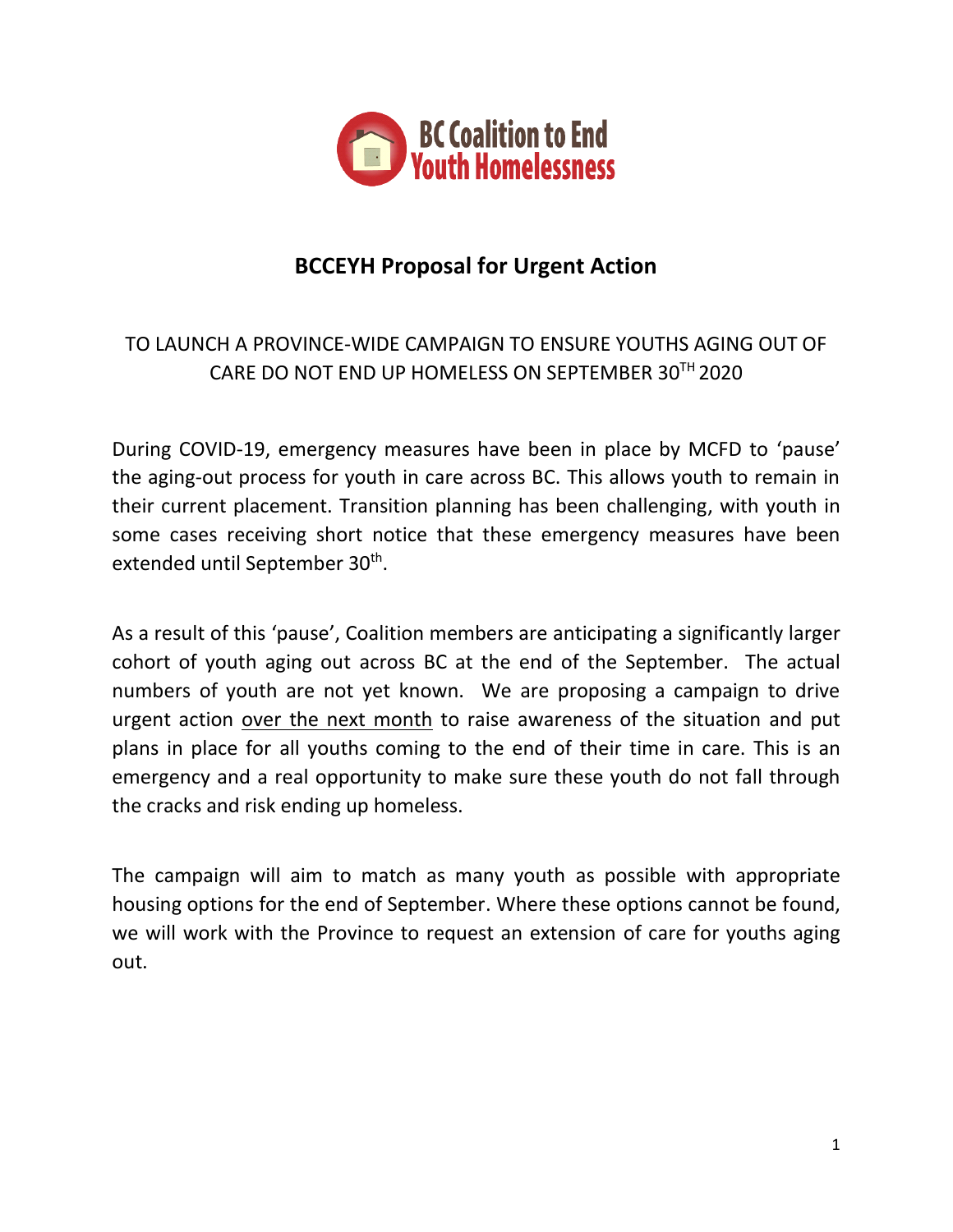CAMPAIGN GOALS:

- To make sure that each youth coming out of care in BC at the end of September will have an appropriate housing option available.
- To raise awareness that during this COVID pandemic it is essential that we do not increase the numbers of youth ending up homeless.

## ACTIONS REQUIRED:

- **1. Quantify how many youths will be aging out of care on September 30th.**
	- o Reach out to MCFD to request the exact numbers of youth who will be coming out of care in communities across the Province, after the 'pause' of 6 months. Request further information on the status of transition planning and the number of youths who do not have any housing plan in place.
	- o Build information from the bottom up by asking youth-serving agencies to identify any youth they know who will be out of housing at the end of September.
	- o Reach out to youth in care directly through social media and other networks so they may self-identify.
- **2. Raise awareness of the looming deadline to ensure action.**
	- o Send a letter to the Premier from the Coalition requesting urgent support from the Province to ensure that youth aging out of care will not end up homeless during a pandemic.
	- o Create a social media campaign to get the message out around the urgency for action to prevent an overwhelming increase in youth homelessness during the pandemic.
	- o Reach out to mainstream media (province-wide: CBC perhaps Angela Sterritt, Vancouver Sun, Global and local media outlets) to explain the situation. Offer interviews with Coalition members, and with individual youth who turned 19 and are currently 'paused' and living with uncertainty – getting real people and stories to put a face to the urgency of the situation.
	- o Use all our networks to get the word out around the need for urgent action.